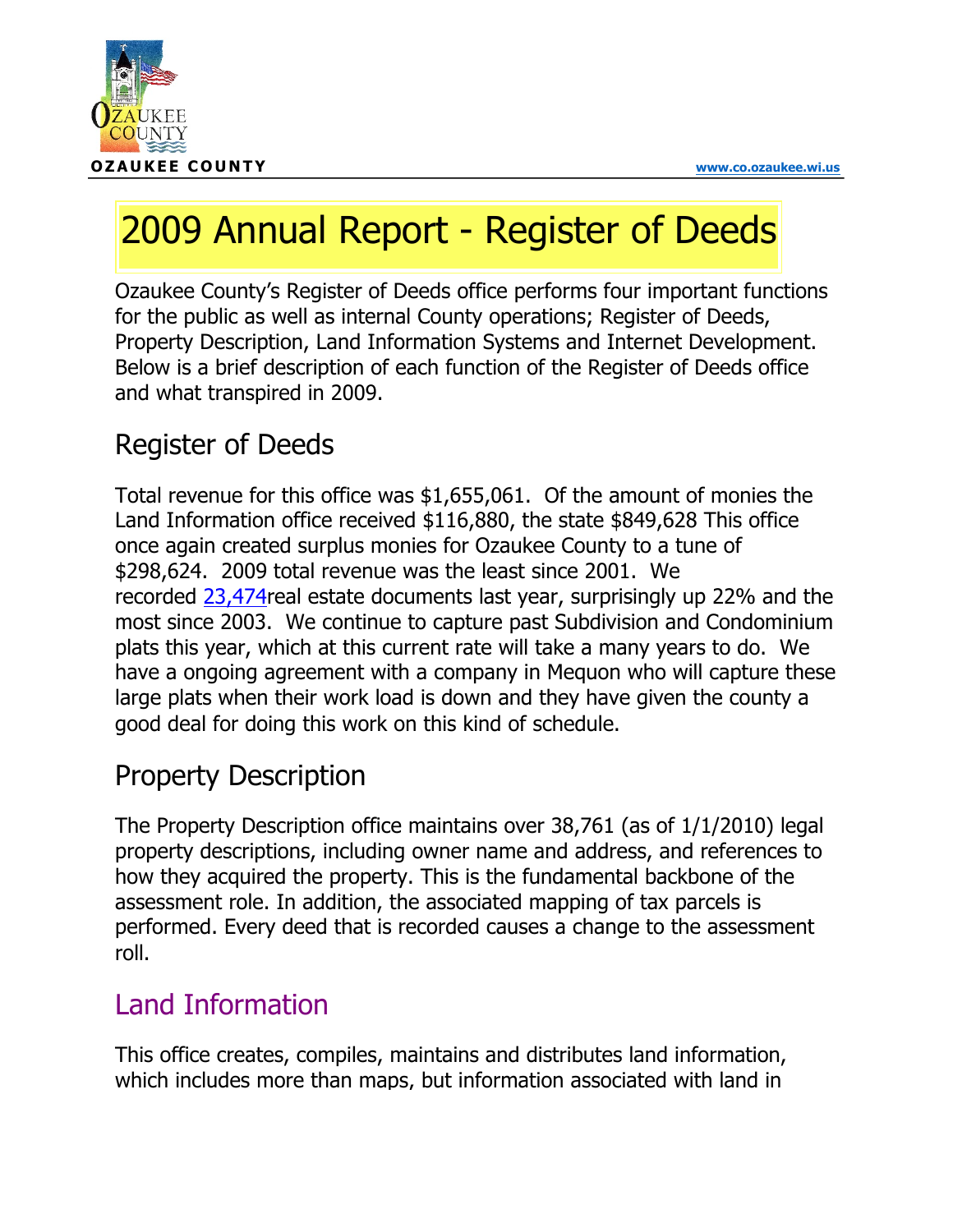Ozaukee County. This office works with all county municipalities, State and Federal government, as well as the regional planning commission. The office is totally self-funded, by statute, through revenue generated specifically for this function collected through the Register of Deeds Office. No property levy is applied.

#### Internet Development

This function of the office not only develops and maintains the Ozaukee County website, but also develops and maintains websites for the following:

- 1. Building Inspectors Association of South East Wisconsin \*
- 2. City of Port Washington \*
- 3. Milwaukee Audubon Society \*
- 4. Ozaukee Chorus \*
- 5. Ozaukee County 4-H \*
- 6. Ozaukee County Historical Society \*
- 7. Ozaukee Interurban Trail \*
- 8. Ozaukee Tourism \*
- 9. Ozaukee/Washington Collective Bargaining Agreements \*
- 10. Town of Fredonia \*
- 11. Town of Grafton \*
- 12. Ulao Creek Partnership \*
- 13. Village of Belgium \*
- 14. Village of Fredonia \*
- 15. Village of Newburg \*
- 16. Village of Saukville \*
- 17. Wisconsin Association of County Officers \*
- 18. Wisconsin County Clerks' Association \*
- 19. Wisconsin County Treasurers' Association \*
- 20. Wisconsin Register of Deeds Association \*

**Sincerely** 

#### Ronald A. Voigt

- Register of Deeds
- Land Information Administrator
- Property Description & Mapping